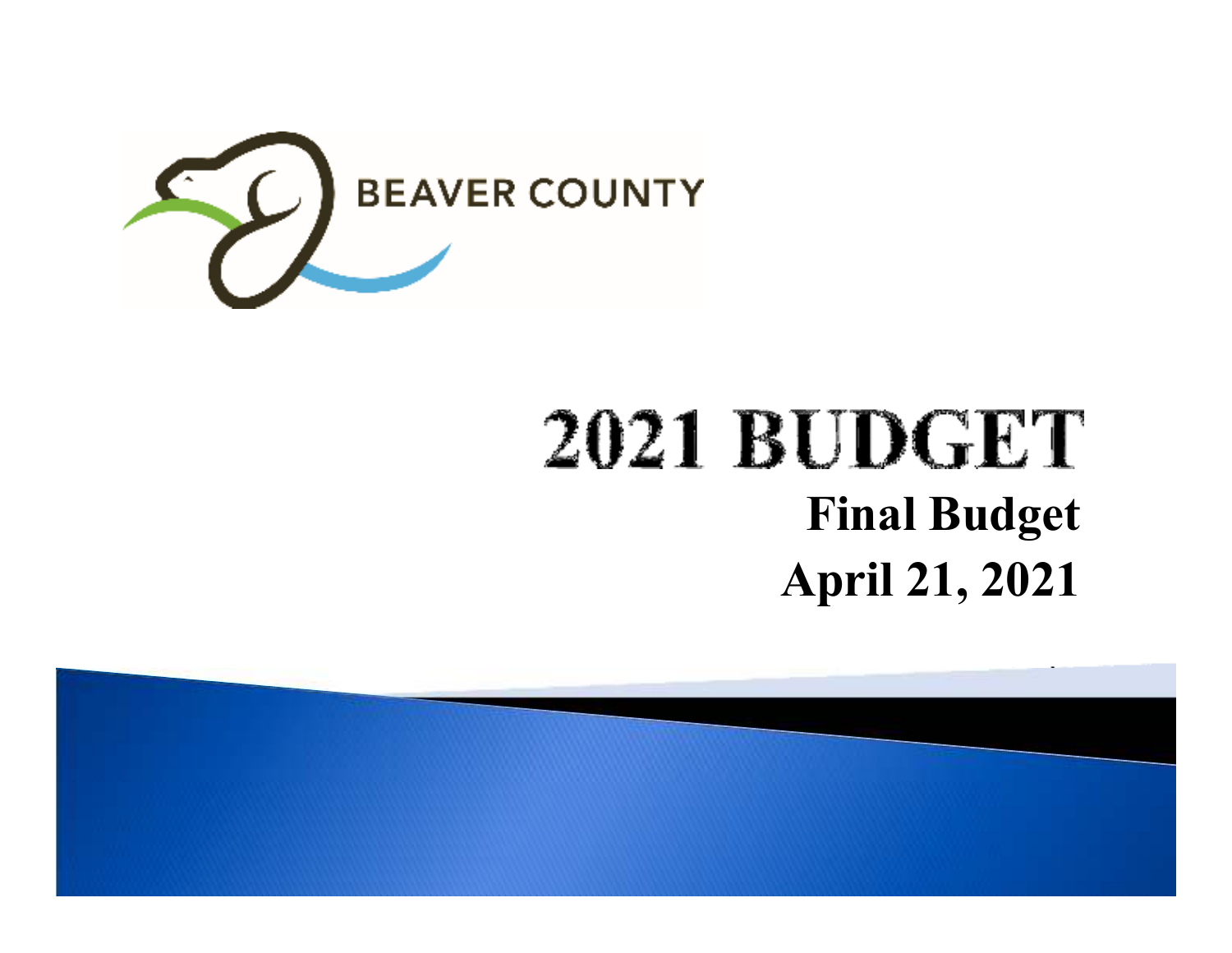# **AGENDA**

- Assessment Base
- Claystone Waste Grant
- MSI Capital and FGT Grants
- Capital & Road Construction and Source of Funding
- ▶ Reserve Statement
- $\blacktriangleright$  Grants to Organizations
- Final Budget Summary
- $\blacktriangleright$  Mill Rate Changes

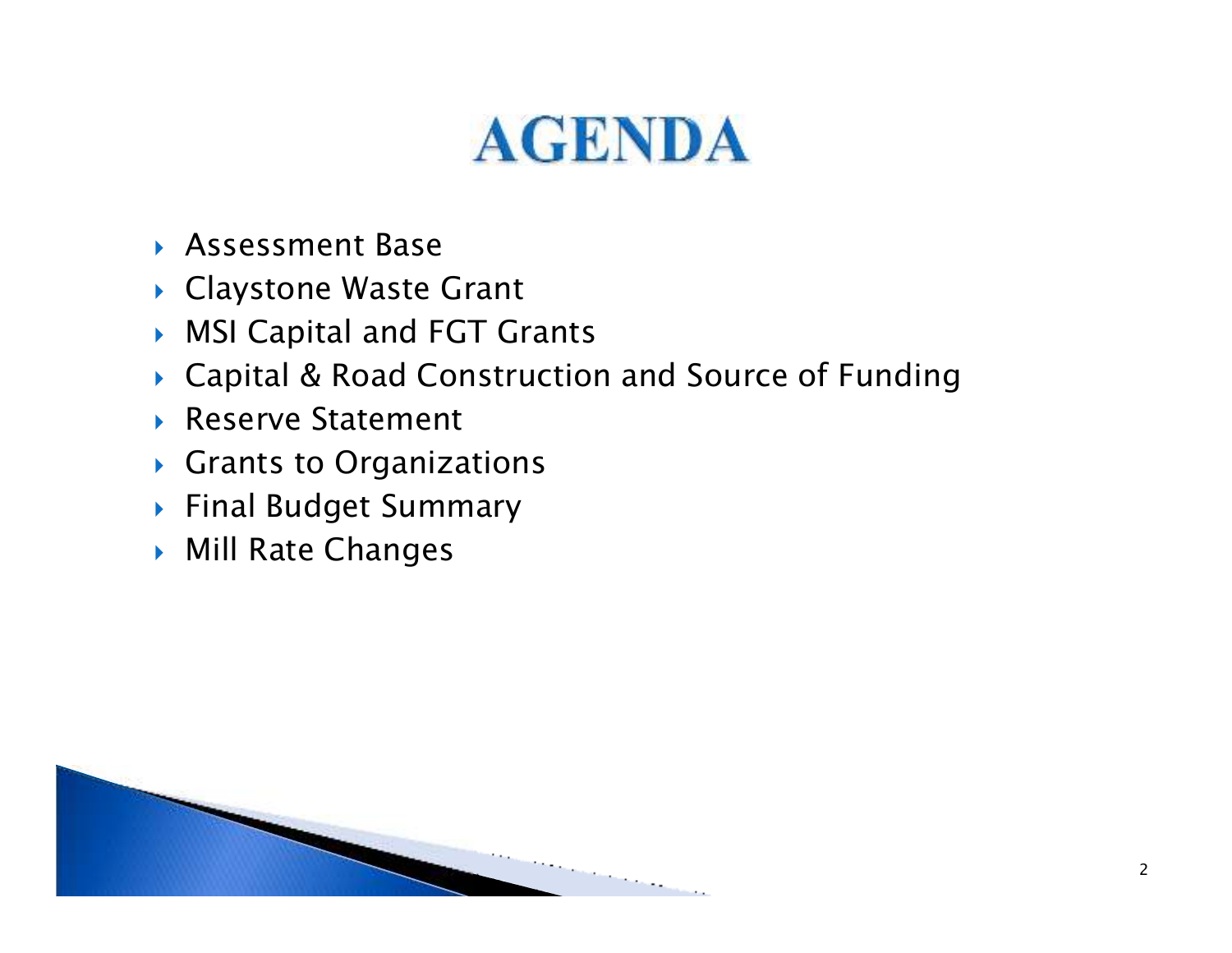#### **ASSESSMENT BASE**

| <b>Assessment Class</b>      | 2019 Asst for<br>2020 Tax Year<br>$\left( \mathbb{S}\right)$ | 2020 Asst for<br>2021 Tax Year<br>$\left( \mathbb{S}\right)$ |                   |
|------------------------------|--------------------------------------------------------------|--------------------------------------------------------------|-------------------|
| Farmland                     | 114,162,670                                                  | 114,509,640                                                  |                   |
| <b>Residential</b>           | 628,777,650                                                  | 637,986,690                                                  | <u>اا</u><br>۱    |
| <b>Non-Residential</b>       | 69,575,950                                                   | 93,566,640                                                   | $rac{r}{\zeta}$   |
| <b>Small Business *</b>      | 22,850,020                                                   | 19,960,320                                                   | Ń                 |
| <b>Non-Residential (DIP)</b> | 23,791,320                                                   | 20,700,940                                                   | /<br>k            |
| Linear (DIP)                 | 266,151,980                                                  | 267,929,430                                                  | $\mathsf{L}$<br>F |
| <b>Railway (DIP)</b>         | 30,045,500                                                   | 30,271,860                                                   |                   |
| Mach & Eqpment               | 8,771,930                                                    | 9,070,810                                                    | L                 |
| Mach & Eqpment (DIP)         | 69,044,560                                                   | 67,571,390                                                   | F                 |
| <b>Grants-in-Lieu</b>        | 1,382,610                                                    | 1,522,310                                                    | Ņ<br>h            |
| <b>TOTAL</b>                 | 1,234,554,190                                                | 1,263,090,030                                                |                   |

Well sites, formerly assessed at market land values, now assessed as farmland New development permits and progressive residential growth from previous year Claystone Waste properties now taxable (\$9.2 million) PLUS new asst of \$8.5 million

#### New assessment category

At idle sites, DIP structures were reduced by 60% for functional depreciationNew enhanced CO $^2$  carbon capture pipelinenflation to BYM

Large commercial grain dryer added

Additional suspended accounts

New warehouse for plow truck storage at highway maintenance yard

\* The Small Business assessment class is new in 2021 tax year. The 2019 assessment is shown for comparison purposes only.

 $\mathcal{L}_{\mathcal{A}}$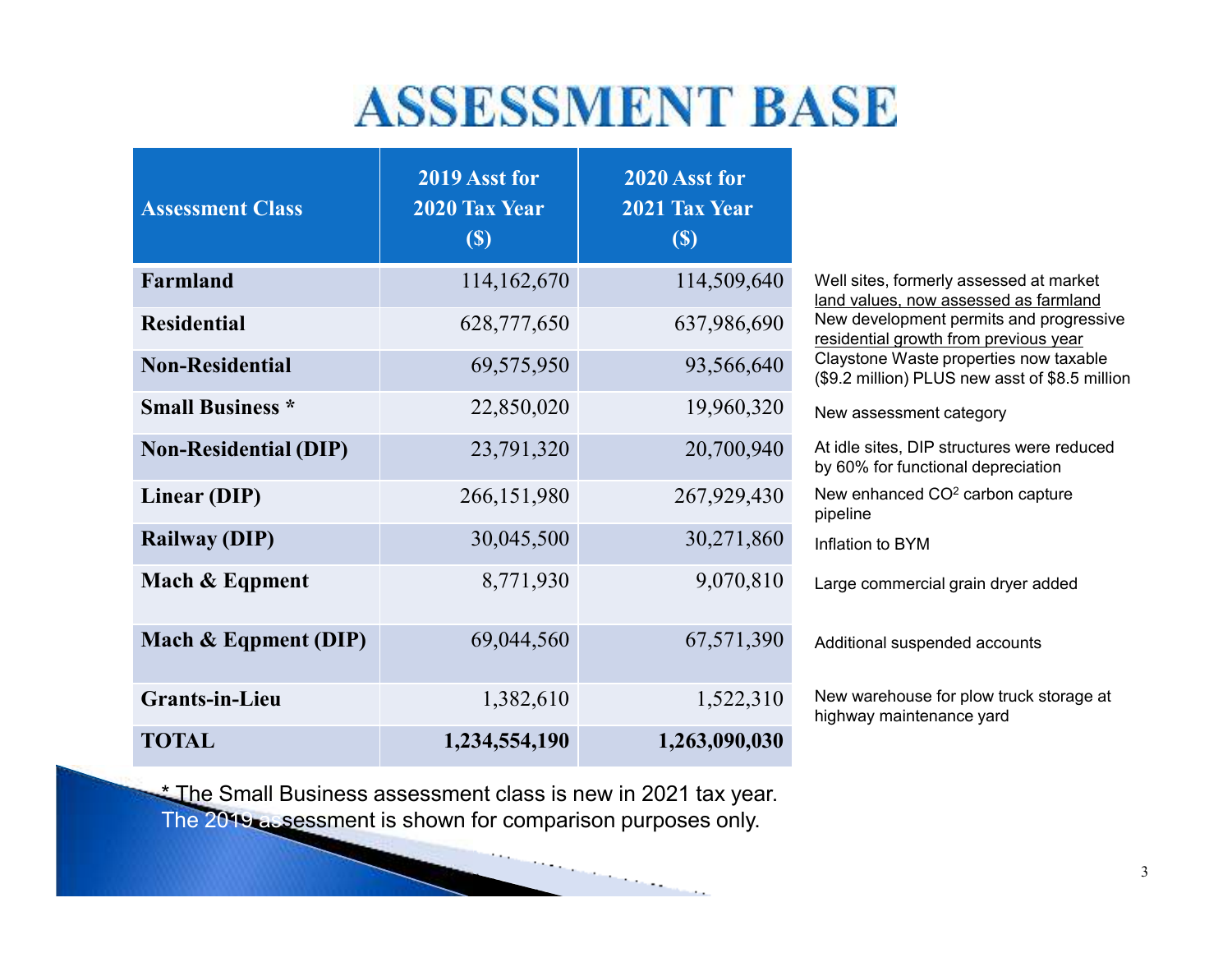### **CLAYSTONE WASTE GRANT**

| <b>2021 Source and Use of Funds</b> |                                       |               |  |  |  |  |  |
|-------------------------------------|---------------------------------------|---------------|--|--|--|--|--|
|                                     |                                       |               |  |  |  |  |  |
| Balance, December 31, 2020          |                                       | 1,668,690     |  |  |  |  |  |
|                                     | Grant expected in 2021                | 1,429,066     |  |  |  |  |  |
|                                     | <b>Available for 2021</b>             | 3,097,756     |  |  |  |  |  |
|                                     |                                       |               |  |  |  |  |  |
| <b>Budgeted Expenditures</b>        |                                       |               |  |  |  |  |  |
|                                     | Community support grants              | (75,000)      |  |  |  |  |  |
|                                     | Waste bin benefit program             | (34, 560)     |  |  |  |  |  |
|                                     | EIP promotions                        | (5,878)       |  |  |  |  |  |
|                                     | Service requests app                  | (11,500)      |  |  |  |  |  |
|                                     | Direct phone lines                    | (11, 730)     |  |  |  |  |  |
|                                     | Website update                        | (50,000)      |  |  |  |  |  |
|                                     | Electronic filing systems             | (166,000)     |  |  |  |  |  |
|                                     | Printers/scanners                     | (1,500)       |  |  |  |  |  |
|                                     | AV system                             | (18, 515)     |  |  |  |  |  |
|                                     | Increase # of advance voting stations | (1,600)       |  |  |  |  |  |
|                                     | Allowance for uncollectible taxes     | (887,099)     |  |  |  |  |  |
|                                     | Drainage issues                       | (50,000)      |  |  |  |  |  |
|                                     | <b>Bridge project</b>                 | (150,000)     |  |  |  |  |  |
|                                     | <b>Total</b>                          | (1, 463, 382) |  |  |  |  |  |
| <b>Available for Future Years</b>   |                                       | 1,634,374     |  |  |  |  |  |

**STATISTICS**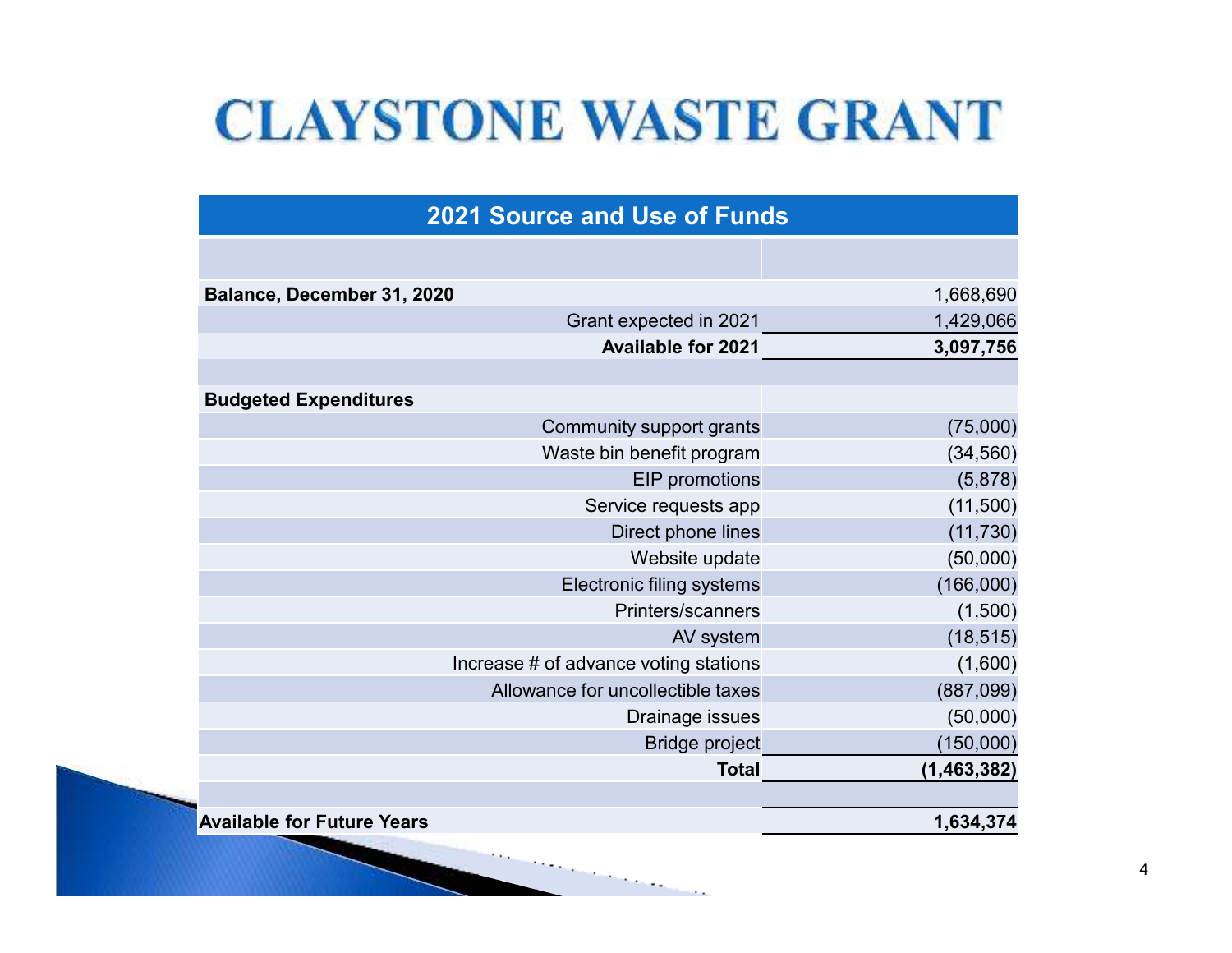#### **MSI CAPITAL & FGT GRANTS**

| <b>2021 Source and Use of Funds</b>   |                           |                    |            |  |  |  |  |  |
|---------------------------------------|---------------------------|--------------------|------------|--|--|--|--|--|
|                                       |                           | <b>MSI Capital</b> | <b>FGT</b> |  |  |  |  |  |
| <b>Estimated Carry-Over from 2020</b> |                           | 338,026            | 0          |  |  |  |  |  |
|                                       | Grants expected in 2021   | 2,077,412          | 567,628    |  |  |  |  |  |
|                                       | <b>Available for 2021</b> | 2,415,438          | 567,628    |  |  |  |  |  |
|                                       |                           |                    |            |  |  |  |  |  |
| <b>Expenditures</b>                   |                           |                    |            |  |  |  |  |  |
|                                       | <b>Farmland polygons</b>  | (33,600)           |            |  |  |  |  |  |
|                                       | Road construction         | (656, 714)         | (550,000)  |  |  |  |  |  |
|                                       | <b>Road Gravelling</b>    | (598, 558)         |            |  |  |  |  |  |
|                                       | Equipment                 | (450, 697)         |            |  |  |  |  |  |
|                                       | <b>Total Expenditures</b> | (1,739,569)        | (550,000)  |  |  |  |  |  |
|                                       |                           |                    |            |  |  |  |  |  |
| <b>Available for Future Years</b>     |                           | 675,869            | 17,628     |  |  |  |  |  |

The Provincial Government has provided additional funding in 2021, but will be reducing it significantly in <sup>2022</sup> and <sup>2023</sup> (approximate reduction of 50% compared to <sup>2020</sup> level).

Administration does NOT recommend that Council allocate the unused MSI capital grant in the <sup>2021</sup> budget. Funds should be set aside to assist with eligible projects in subsequent years.

 $\sim$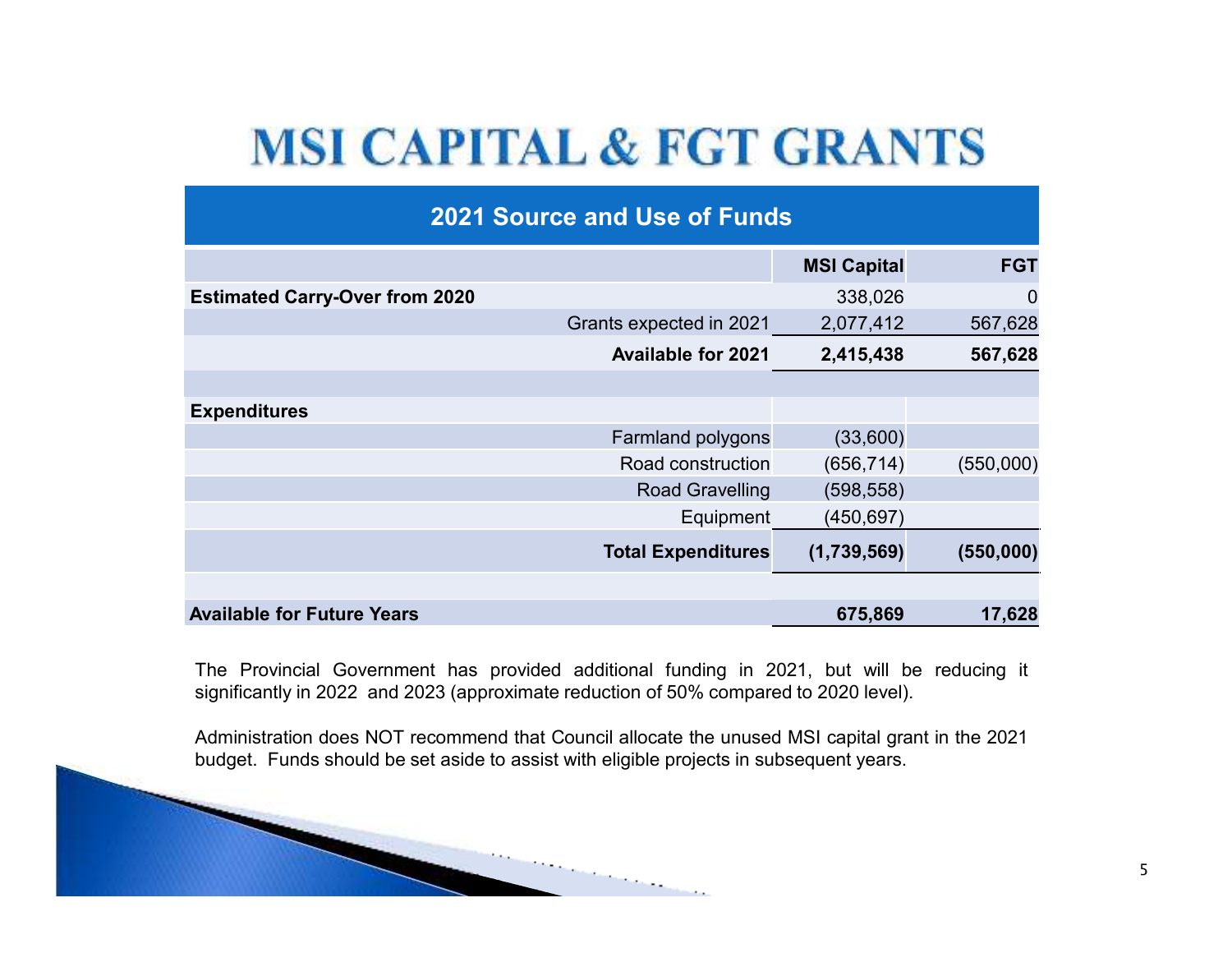#### **CAPITAL & ROAD CONSTRUCTION AND SOURCE OF FUNDING**

|                                               | <b>Amount</b> | <b>Claystone</b> | <b>Reserve</b> | <b>MSI</b> | <b>FGT</b> | <b>Other</b> | <b>Tax Levy</b> |
|-----------------------------------------------|---------------|------------------|----------------|------------|------------|--------------|-----------------|
| Administration                                |               |                  |                |            |            |              |                 |
| Farmland polygons                             | 33,600        |                  |                | 33,600     |            |              |                 |
| Direct phone lines                            | 14,111        | 11,730           | 2,381          |            |            |              |                 |
| Website update                                | 50,000        | 50,000           |                |            |            |              |                 |
| A/V Equipment                                 | 18,515        |                  | 18,515         |            |            |              |                 |
| Electronic filing/payroll                     | 116,000       | 116,000          |                |            |            |              |                 |
| <b>Public Safety</b>                          |               |                  |                |            |            |              |                 |
| E-ticketing system                            | 18,000        |                  | 18,000         |            |            |              |                 |
| <b>Public Works</b>                           |               |                  |                |            |            |              |                 |
| Graders (2)                                   | 940,000       |                  |                |            |            |              | 940,000         |
| Exhaust fan (Shop)                            | 10,000        |                  | 10,000         |            |            |              |                 |
| Thumb for trackhoe                            | 15,000        |                  | 15,000         |            |            |              |                 |
| <b>Backhoe</b>                                | 175,697       |                  |                | 175,697    |            |              |                 |
| Plow truck                                    | 275,000       |                  |                | 275,000    |            |              |                 |
| <b>Vehicles</b>                               | 450,000       |                  | 450,000        |            |            |              |                 |
| <b>Bridge construction</b><br>(NW 8-48-15-W4) | 600,000       | 150,000          |                |            |            | 450,000      |                 |
| East end road<br>construction (surfacing)     | 349,567       |                  | 233,045        |            |            | 116,522      |                 |
| Shoulder pulls                                | 701,922       |                  |                |            |            | 701,922      |                 |
| Road construction                             | 1,206,714     |                  |                | 656,714    | 550,000    |              |                 |
| <b>Sewage Treatment</b>                       |               |                  |                |            |            |              |                 |
| Pump alarm                                    | 5,000         |                  | 5,000          |            |            |              |                 |
| <b>Planning &amp; Development</b>             |               |                  |                |            |            |              |                 |
| <b>EIP</b> servicing                          | 125,000       |                  | 125,000        |            |            |              |                 |
| <b>VBBP</b> subdivision                       | 19,000        |                  | 18,000         |            |            |              | 1,000           |
| <b>Recreation</b>                             |               |                  |                |            |            |              |                 |
| Campgrounds                                   | 200,000       |                  | 152,319        |            |            |              | 47,681          |
|                                               | 5,323,126     | 327,730          | 1,047,260      | 1,141,011  | 550,000    | 1,268,444    | 988,681         |

**STATISTICS**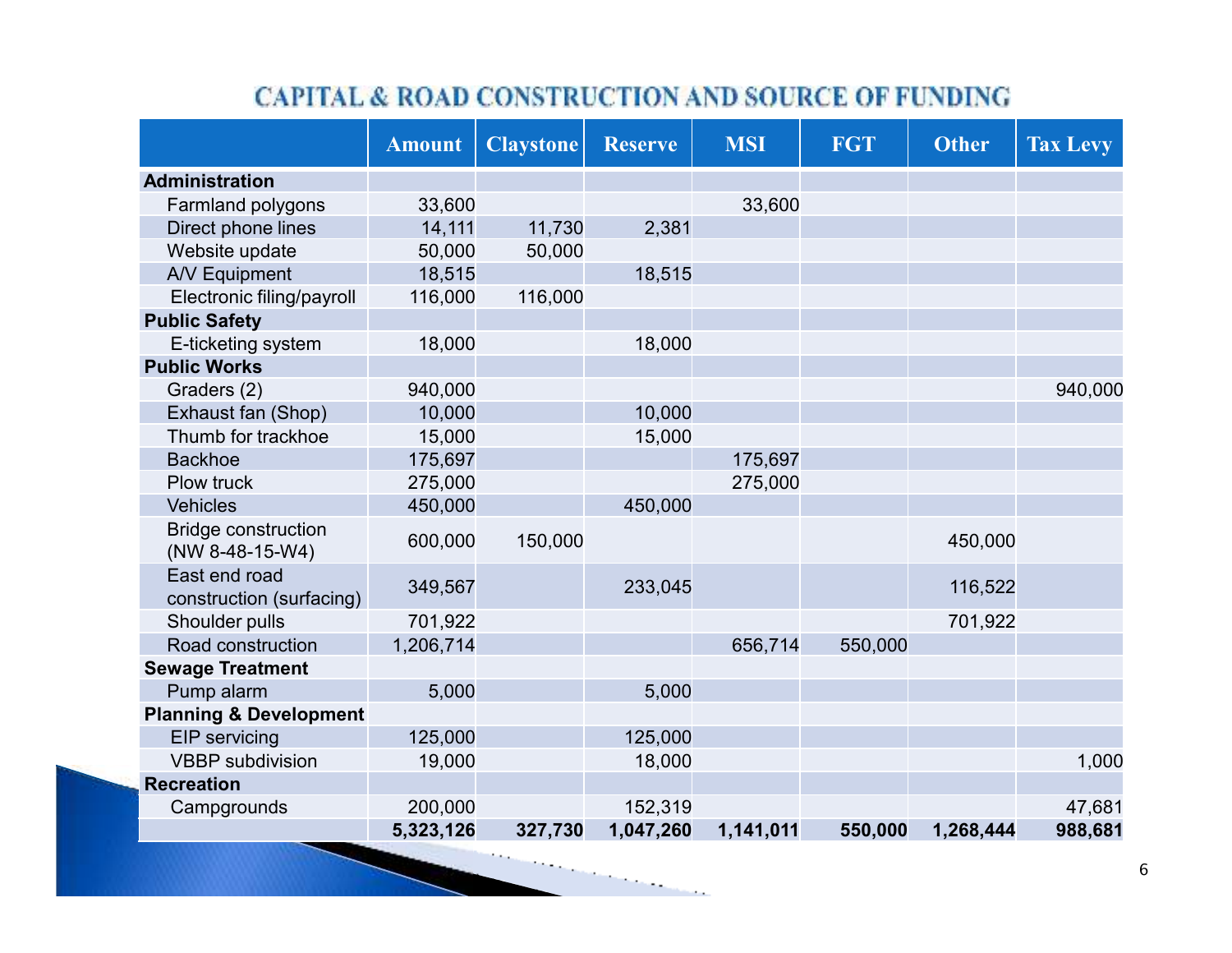#### **RESERVE STATEMENT**

|                                         | Opening<br><b>Balance</b><br><b>Jan 1/21</b> | <b>Budgeted</b><br><b>Transfers In</b> | <b>Budgeted</b><br><b>Transfers Out</b> | <b>Estimated</b><br>Dec 31/21<br><b>Balance</b> |
|-----------------------------------------|----------------------------------------------|----------------------------------------|-----------------------------------------|-------------------------------------------------|
|                                         |                                              |                                        |                                         |                                                 |
| Administration (incl. unused Claystone) | 2,531,335                                    | 45,250                                 | (405, 569)                              | 2,171,016                                       |
| <b>Public Works</b>                     | 6,077,433                                    | 4,398,900                              | (5,222,256)                             | 5,254,077                                       |
| <b>Water &amp; Sewer</b>                | 464,111                                      | 65,000                                 | (5,000)                                 | 524,111                                         |
| <b>Industrial Parks</b>                 | 1,077,902                                    |                                        | (157, 122)                              | 920,780                                         |
| Agriculture                             | 250,642                                      | 30,000                                 |                                         | 280,642                                         |
| <b>Recreation/Parks</b>                 | 210,976                                      |                                        | (152, 319)                              | 58,657                                          |
| Contingency                             | 42,145                                       | 205,995                                |                                         | 248,140                                         |
| <b>Legislated Reserves</b>              | 180,891                                      |                                        |                                         | 180,891                                         |
|                                         |                                              |                                        |                                         |                                                 |
| <b>Total</b>                            | 10,835,435                                   | 4,745,145                              | (5,942,266)                             | 9,638,314                                       |
|                                         |                                              |                                        |                                         |                                                 |

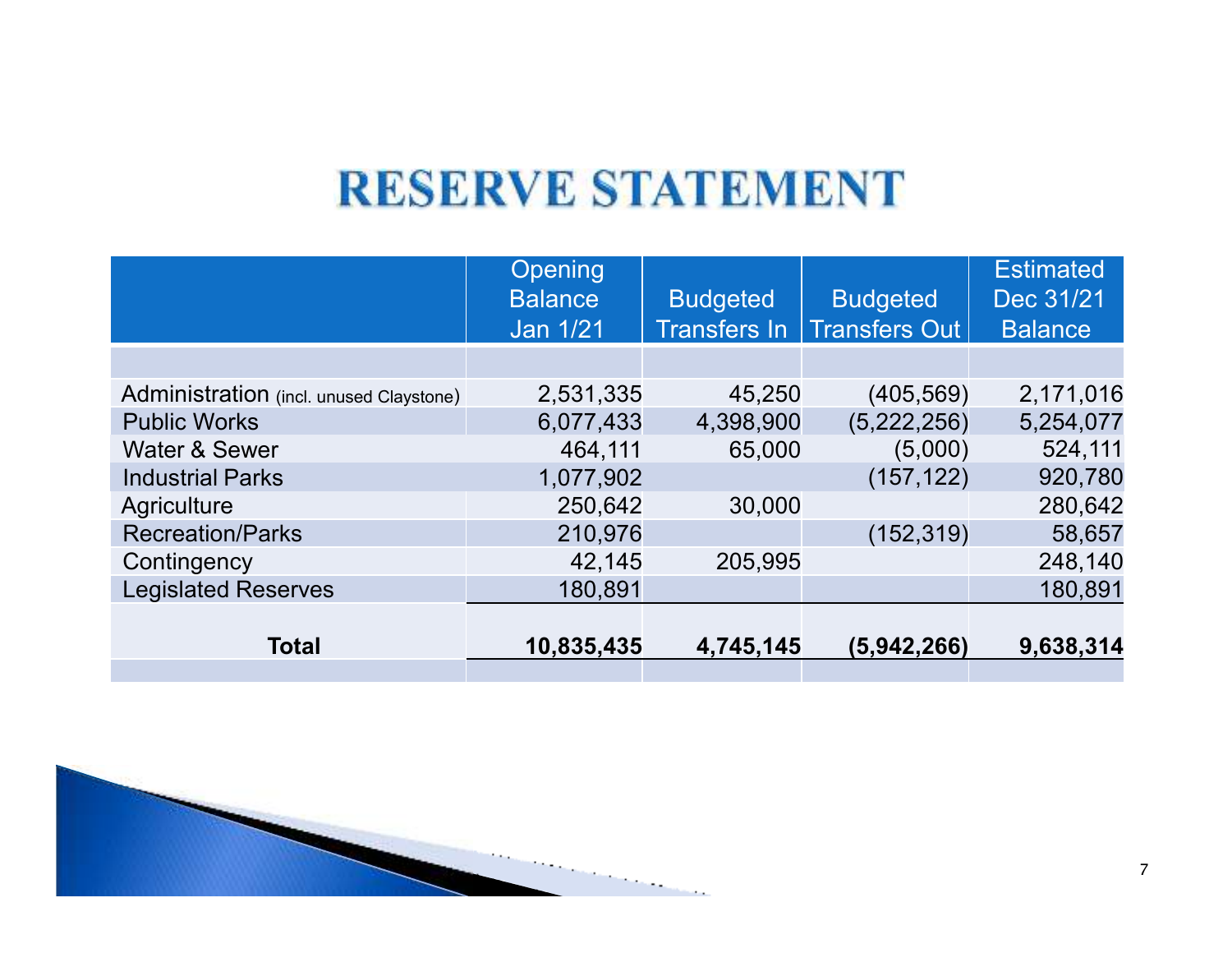#### **GRANTS TO ORGANIZATIONS**

| <b>Description</b>                       | <b>Amount</b> |
|------------------------------------------|---------------|
| <b>Beaver Hills Initiative</b>           | 20,000        |
| Cemetery support requests                | 10,000        |
| Community support requests *             | 75,000        |
| Guaranteed grants (community support) ** | 31,855        |
| Viking Airport grants (2020 and 2021)    | 9,246         |
| Ryley truckfill station upgrade          | 56,667        |
| <b>Business Incentive Grants</b>         | 319,017       |
| <b>BESC</b> grant                        | 849,358       |
| <b>FCSS grants</b>                       | 115,776       |
| <b>Health Foundation grants</b>          | 20,000        |

\* Funding pool may be insufficient in 2021 due to pandemic impacts and Provincial Government grant reductions to community groups

\*\* Victim Services, Seniors Fair, Cloverlodge Stampede Assoc., Coal Creek, Kalyna Country, Kinsella Bullarama, STARS, Tofield & Viking Christmas Hampers, Tofield Bull Bash, Viking Bull Bash

 $\sim$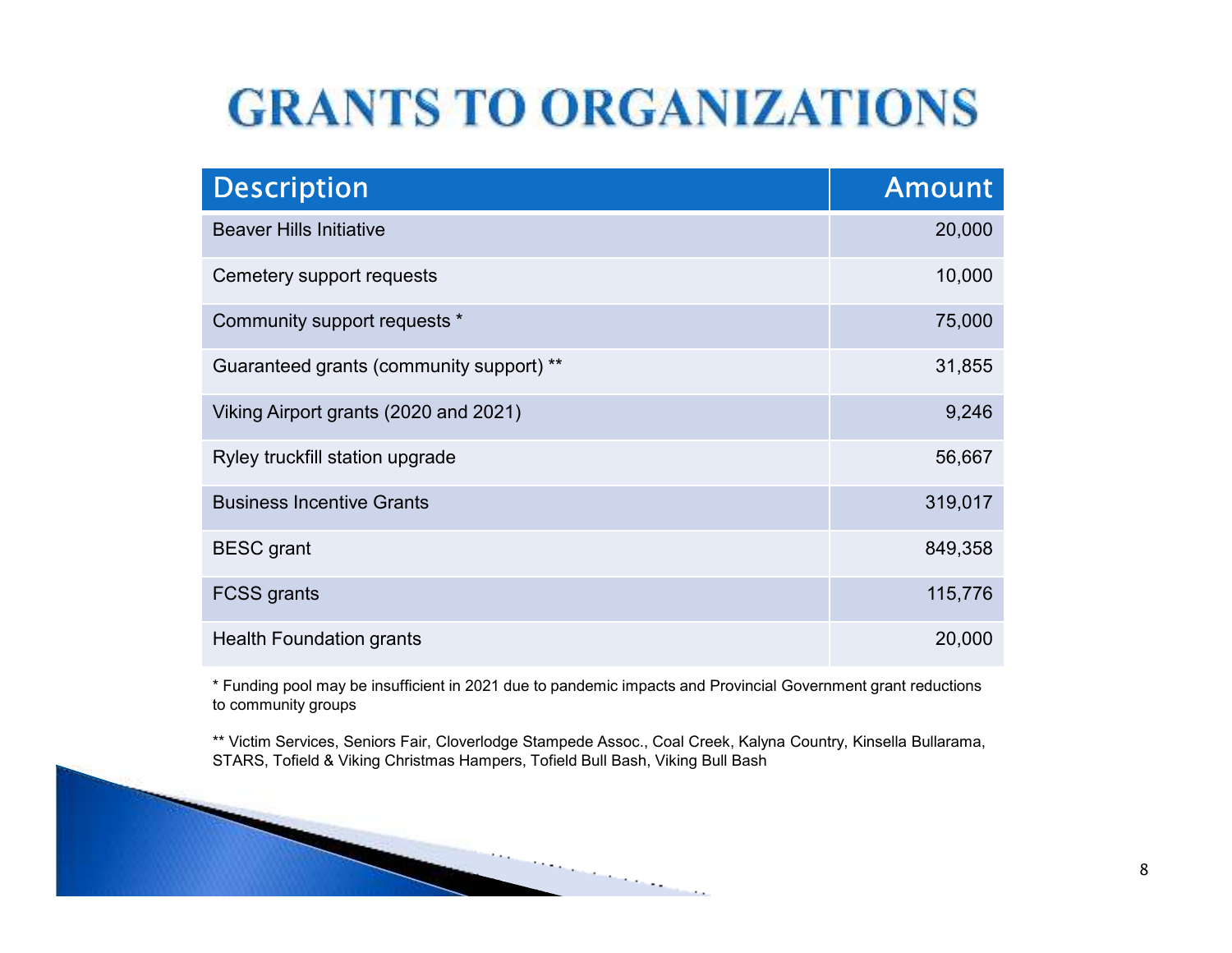#### **GRANTS TO ORGANIZATIONS** (cont'd)

| <b>Description</b>                                         | <b>Amount</b> |
|------------------------------------------------------------|---------------|
| Seed Cleaning Plant grant                                  | 30,000        |
| Urban recreation grants (Tofield, Ryley, Holden, Viking) * | 234,328       |
| Agricultural Society grants (urban and rural) * **         | 129,735       |
| <b>Rural Community Hall grants</b>                         | 15,000        |
| <b>Friends of Ryley School Society</b>                     | 50,000        |
| Library grants (including NLLS) *                          | 239,519       |
| <b>Beaverhill Players grant</b>                            | 7,000         |
| Various youth grants/scholarships                          | 7,500         |
| Various Agricultural grants                                | 18,751        |
| TOTAL                                                      | 2,238,752     |

 $\sim$  10  $\mu$ 

\*Not all grant requests have been received\*\* Includes one-time pandemic relief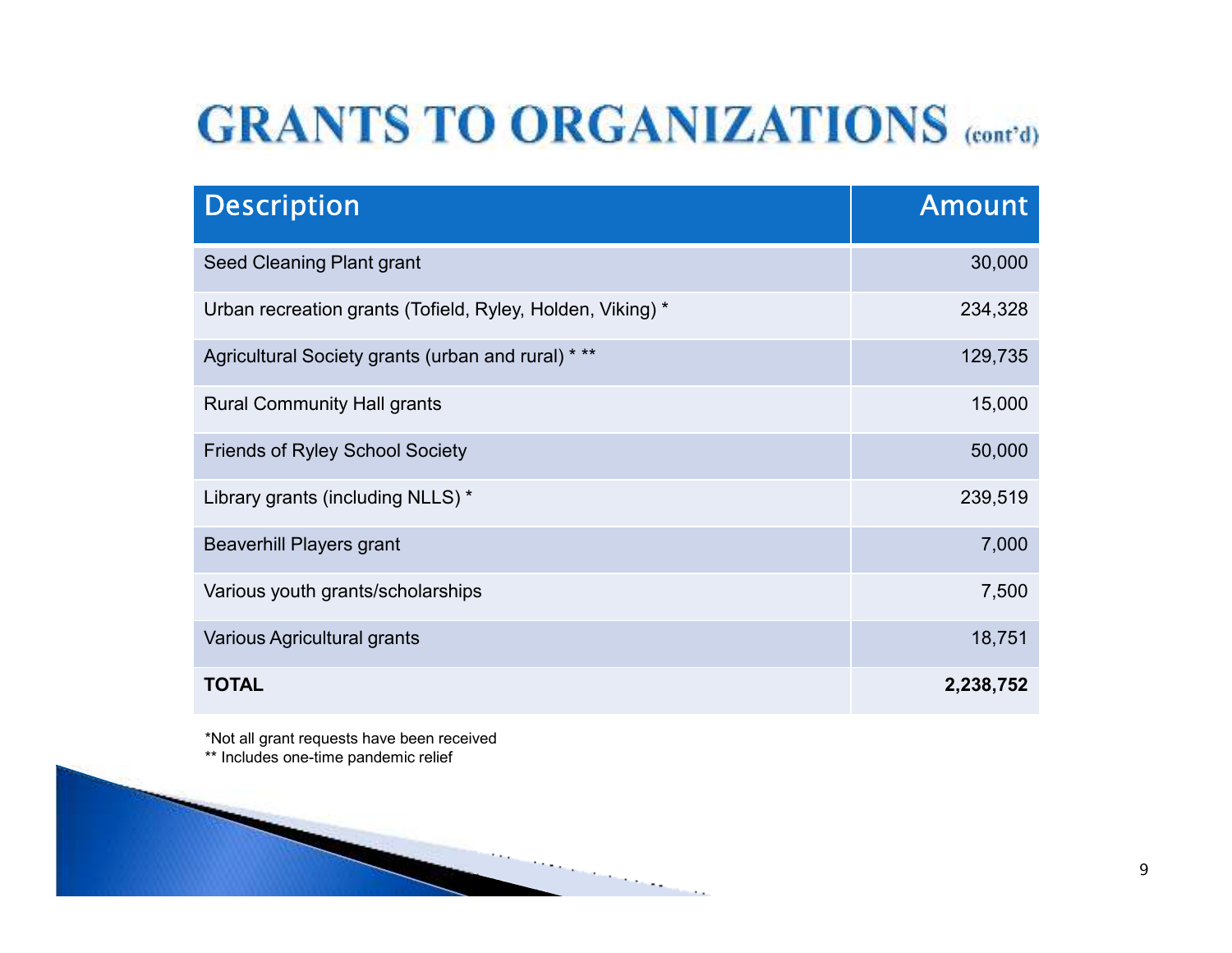#### **FINAL BUDGET SUMMARY**

|                        | <b>Expense</b> | <b>Operating</b><br><b>Revenue</b> | <b>Reserve</b><br><b>Revenue</b> | <b>Grants &amp;</b><br><b>Other Rev</b> | <b>Tax Levy</b> | 2020<br><b>Actual</b><br>(unaudited) | 2020<br><b>Tax Levy</b> | <b>Difference in</b><br><b>Tax Levy</b><br>2021-2020 |
|------------------------|----------------|------------------------------------|----------------------------------|-----------------------------------------|-----------------|--------------------------------------|-------------------------|------------------------------------------------------|
| Council                | 290,527        |                                    |                                  |                                         | 290,527         | 250,563                              | 311,019                 | $-20,492$                                            |
| Administration         | 2,741,693      | 499,150                            | 87,563                           | 573,425                                 | 1,581,555       | 2,292,278                            | 1,293,076               | 288,479                                              |
| Major Fin. Trans.      |                |                                    |                                  |                                         |                 |                                      |                         |                                                      |
| <b>Bus. Incentive</b>  | 319,017        |                                    |                                  |                                         | 319,017         | 483,349                              | 481,263                 | $-162,246$                                           |
| Allow. for Taxes       | 1,975,000      |                                    | 15,801                           | 871,298                                 | 1,087,901       | 2,949,877                            | 852,842                 | 235,059                                              |
| <b>Bvr Fdn Debt</b>    | 261,419        | 261,419                            |                                  |                                         | O               |                                      | (Not recorded)          |                                                      |
| Enforcement            |                |                                    |                                  |                                         |                 |                                      |                         |                                                      |
| Cmty Peace Off.        | 335,845        | 80,400                             | 18,000                           |                                         | 237,445         | 273,898                              | 272,665                 | $-35,220$                                            |
| <b>RCMP</b>            | 191,566        |                                    |                                  |                                         | 191,566         | 104,429                              | 104,429                 | 87,137                                               |
| <b>Animal Control</b>  | 10,750         |                                    |                                  |                                         | 10,750          | 9,353                                | 11,000                  | $-250$                                               |
| <b>Fire Protection</b> | 849,358        |                                    | 234,205                          |                                         | 615,153         | 615,153                              | 849,358                 | $-234,205$                                           |
| <b>Public Works</b>    |                |                                    |                                  |                                         |                 |                                      |                         |                                                      |
| Admin & Capital        | 3,650,250      | 703,658                            | 475,000                          | 512,197                                 | 1,959,395       | 2,626,275                            | 1,849,595               | 109,800                                              |
| Graders                | 2,104,146      | 6,000                              |                                  |                                         | 2,098,146       | 1,817,208                            | 1,951,015               | 147,131                                              |
| Construction           | 2,858,203      | 116,522                            | 233,045                          | 2,508,636                               | $\overline{0}$  | 2,473,093                            | $\Omega$                | <sup>O</sup>                                         |
| Maintenance            | 8,938,132      | 151,936                            | 4,514,211                        | 598,558                                 | 3,673,427       | 7,505,961                            | 4,046,580               | $-373,153$                                           |
|                        |                |                                    |                                  |                                         |                 |                                      |                         | $ $ Continued $\rightarrow$                          |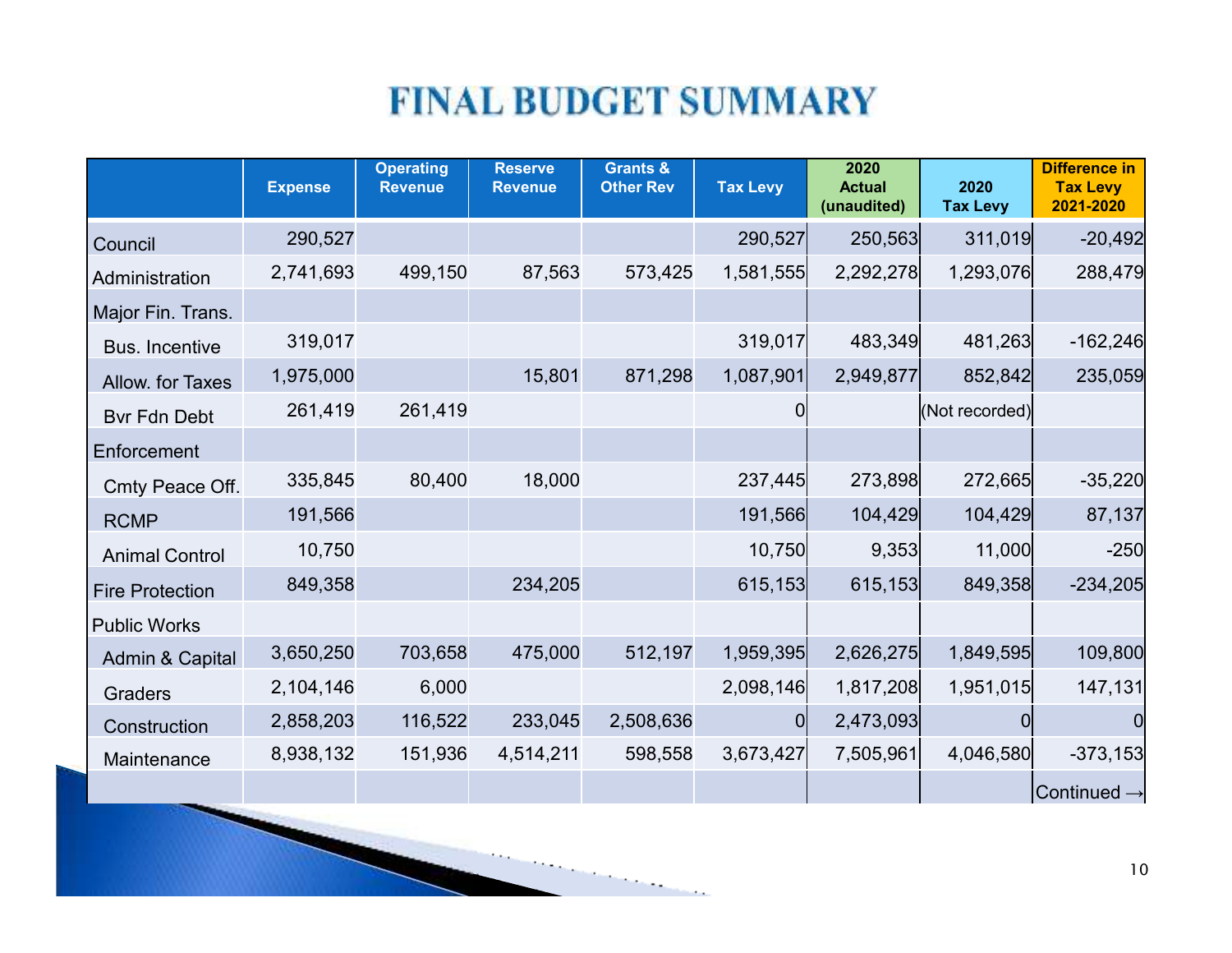#### **FINAL BUDGET SUMMARY**

|                         | <b>Expense</b> | <b>Operating</b><br><b>Revenue</b> | <b>Reserve</b><br><b>Revenue</b> | <b>Grants &amp;</b><br><b>Other Rev</b> | <b>Tax Levy</b> | 2020<br><b>Actual</b><br>(unaudited) | 2020<br><b>Tax Levy</b> | <b>Difference in</b><br><b>Tax Levy</b><br>2021-2020 |
|-------------------------|----------------|------------------------------------|----------------------------------|-----------------------------------------|-----------------|--------------------------------------|-------------------------|------------------------------------------------------|
| <b>Utilities</b>        |                |                                    |                                  |                                         |                 |                                      |                         |                                                      |
| Water                   | 65,000         | 65,000                             |                                  |                                         | O               | 71,190                               | 0                       | 0                                                    |
| Sewer                   | 54,985         | 17,169                             | 5,000                            |                                         | 32,816          | 58,160                               | 32,670                  | 146                                                  |
| Waste Mgt.              | 39,560         | 4,300                              |                                  | 34,560                                  | 700             | 20,520                               | 700                     | $\overline{0}$                                       |
| <b>FCSS</b>             | 137,626        |                                    |                                  |                                         | 137,626         | 136,846                              | 117,626                 | 20,000                                               |
| <b>CALP</b>             | 147,338        | 6,100                              |                                  | 141,238                                 | 0               | 135,305                              | 0                       | $\overline{0}$                                       |
| Land Dev't              |                |                                    |                                  |                                         |                 |                                      |                         |                                                      |
| Planning                | 212,541        | 75,916                             |                                  |                                         | 136,625         | 155,675                              | 78,620                  | 58,005                                               |
| <b>Industrial Parks</b> | 195,200        | 2,200                              | 157,122                          | 5,878                                   | 30,000          | 115,810                              | 28,660                  | 1,340                                                |
| Agriculture             | 961,185        | 24,600                             |                                  | 242,000                                 | 694,585         | 767,263                              | 748,021                 | $-53,436$                                            |
| Rec & Parks             |                |                                    |                                  |                                         |                 |                                      |                         |                                                      |
| <b>Rec Grants</b>       | 429,063        |                                    | 50,000                           |                                         | 379,063         | 346,513                              | 376,695                 | 2,368                                                |
| Campgrounds             | 518,511        | 310,000                            | 152,319                          |                                         | 56,192          | 206,847                              | $-14,900$               | 71,092                                               |
| Culture                 | 253,711        | 2,500                              |                                  |                                         | 251,211         | 245,115                              | 256,170                 | $-4,959$                                             |
| <b>Grand Total</b>      | 27,540,626     | 2,326,870                          | 5,942,266                        | 5,487,790                               | 13,783,700      | 23,660,681                           | 13,647,104              | 136,596                                              |

**State of Book**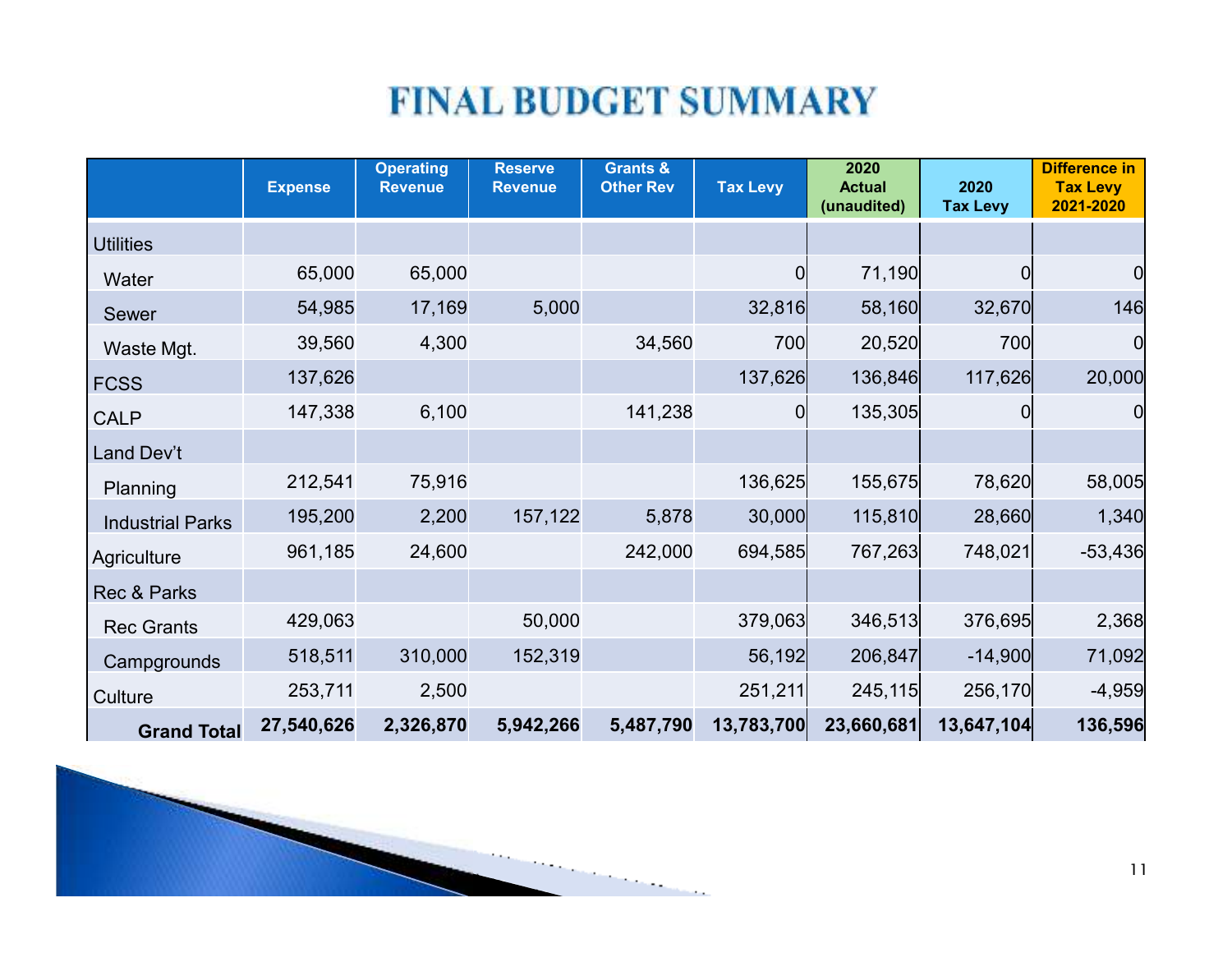## **MILL RATE CHANGES**

The municipal mill rate is made up of the following:

**Beaver Emergency Services Commission** 

- $\triangleright$  Estimated 2020 surplus will reduce tax burden for 2021 grant<br>  $\triangleright$  Mill reta for all assessment alsoses will deereese by 200/
- $\triangleright$  Mill rate for all assessment classes will decrease by 29%

Policing (RCMP Cost-Sharing)

- Year 2 of phased-in cost-sharing program (mandated by the Provincial Government)
- $\triangleright$  Contribution has increase by 83%
- Mill rate will increase by 79%. Impact is buffered by decrease in BESC mill rate.

#### **General**

- > Funds all other municipal services
- $\geq 0\%$  increase in 2021 for all assessment classes, except small business<br> $\geq 0$  Small business mill rate will be 25% less then nen residential mill rate
- Small business mill rate will be 25% less than non-residential mill rate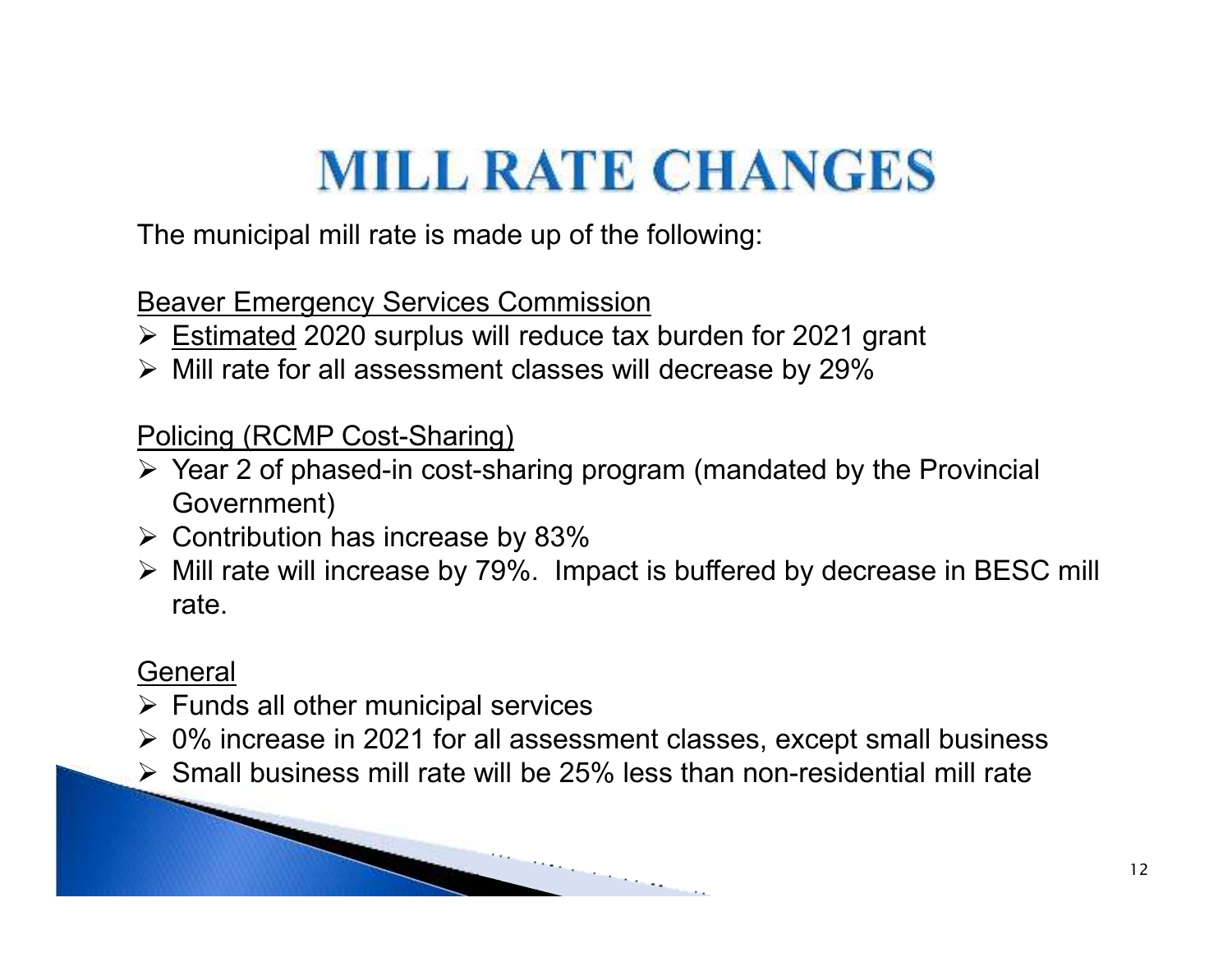## **MILL RATE CHANGES** (con't)

The following requisitions are not within the control of the County although the County is required to levy taxes on behalf of the requisitioning bodies:

Beaver Foundation

- $\triangleright$  Requisition has increased 1%
- ► Due to higher assessment base, mill rate for all assessment classes will decrease 4.6% decrease 1.6%

#### **Education**

- $\triangleright$  Requisition has increased 3%<br>  $\triangleright$  Provincial mill rates have insta
- $\triangleright$  Provincial mill rates have increased by 0.3% to 0.4%
- ► Due to higher assessment base, mill rate for farmland and residential<br>necessities will decrease 2% and mill rate for nep residential preparties properties will decrease 3% and mill rate for non-residential properties will decrease by 0.8%

Designated Industrial Property

► Requisition only applies to non-residential properties assessed by the Requisition only applies to non-residential properties Provincial Government

 $\triangleright$  Mill rate will be set by Municipal Affairs by March 31